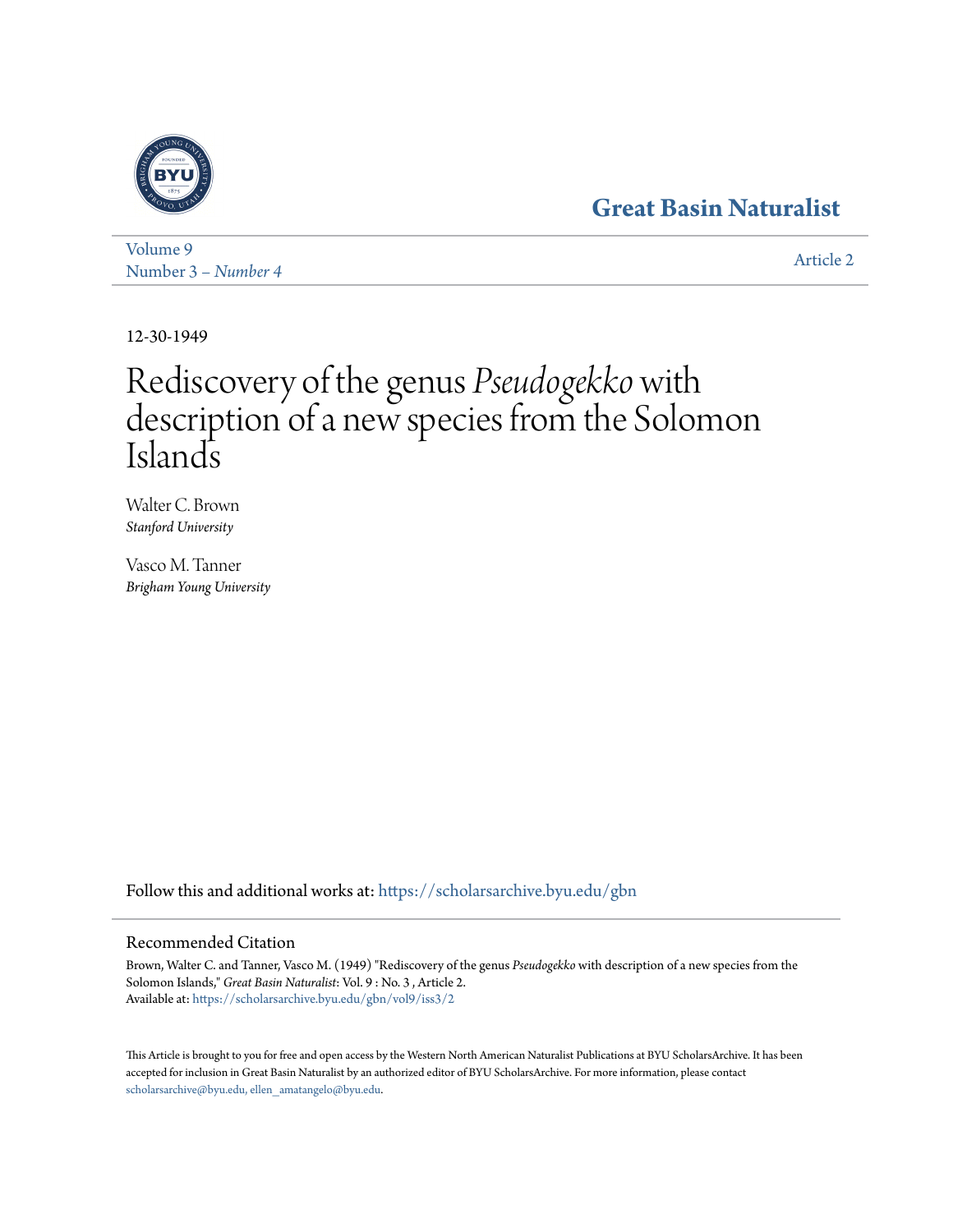# REDISCOVERY OF THE GENUS PSEUDOGEKKO WITH DESCRIPTION OF A NEW SPECIES FROM THE SOLOMON ISLANDS

### WALTER C. BROWN<sup>1</sup> and VASCO M. TANNER<sup>2</sup>

Taylor (1915, p. 96) described Luperosaurus compresicorpus on the basis of a single female specimen from Uatan Province, Luzon Island in the Philippines, noting at the time that he was not sure of its generic position. Later (1922, p. 103), he made this species the type of the genus  $Pseudoqekko$  and suggested a possible relationship with *Thecadactylus*. The genus is very distinct and we are also somewhat in doubt as to its true affinities. However, comparison of this single specimen from the Solomon Islands with a paratype of  $Luper$ osaurus macgregori and the description of the genera Thecadactylus and Pseudothecadactylus based on Brongersma's detailed consideration of their differences (1934, pp. 176-179, and 1936. p. 136) we are in clined to believe that it is probably more closely related to the genus Luperosaurus.

The type of Pseudogekko compresicorpus was deposited in the collections of the Philippine Bureau of Science, No. 1781, (Taylor, 1944, p. 148). This and probably two embryos mentioned by Taylor 1922, p. 105) are to the best of our knowledge no longer extant due to the loss of the collections of the Philippine Bureau of Science during the second World War; and these were, as far as we were able to find in the literature, the only known specimens of the genus.

Our assigning of the present species to this genus is based on general similarities which are much greater than the aparent differences in the nature of the claw sheath as shown in Taylor's drawing (fig. 12 c, 1922, p. 104) and our own figure <sup>1</sup>which follows. Taylor's drawing suggests that the ventral portion of the claw sheath is formed by the two halves of the terminal lamella. In the present species as well as in Luperosaurus macgregori the ventral portion of the claw sheath is a pointed median plate which is frequently indistinguishable from the claw except in <sup>a</sup> lateral view. We venture that the same ventral sheath structure was present in the specimen of  $P$ , compresicorpus but passed unobserved. The fact that the terminal lamella in the present species is actually undivided is paralleled by the conditions in  $Lepido-$ 

<sup>1</sup> Of the Natural History Museum, Stanford University. 2 Professor of Zoology and Entomology, Hrigham Young University. Contri bution No. 117.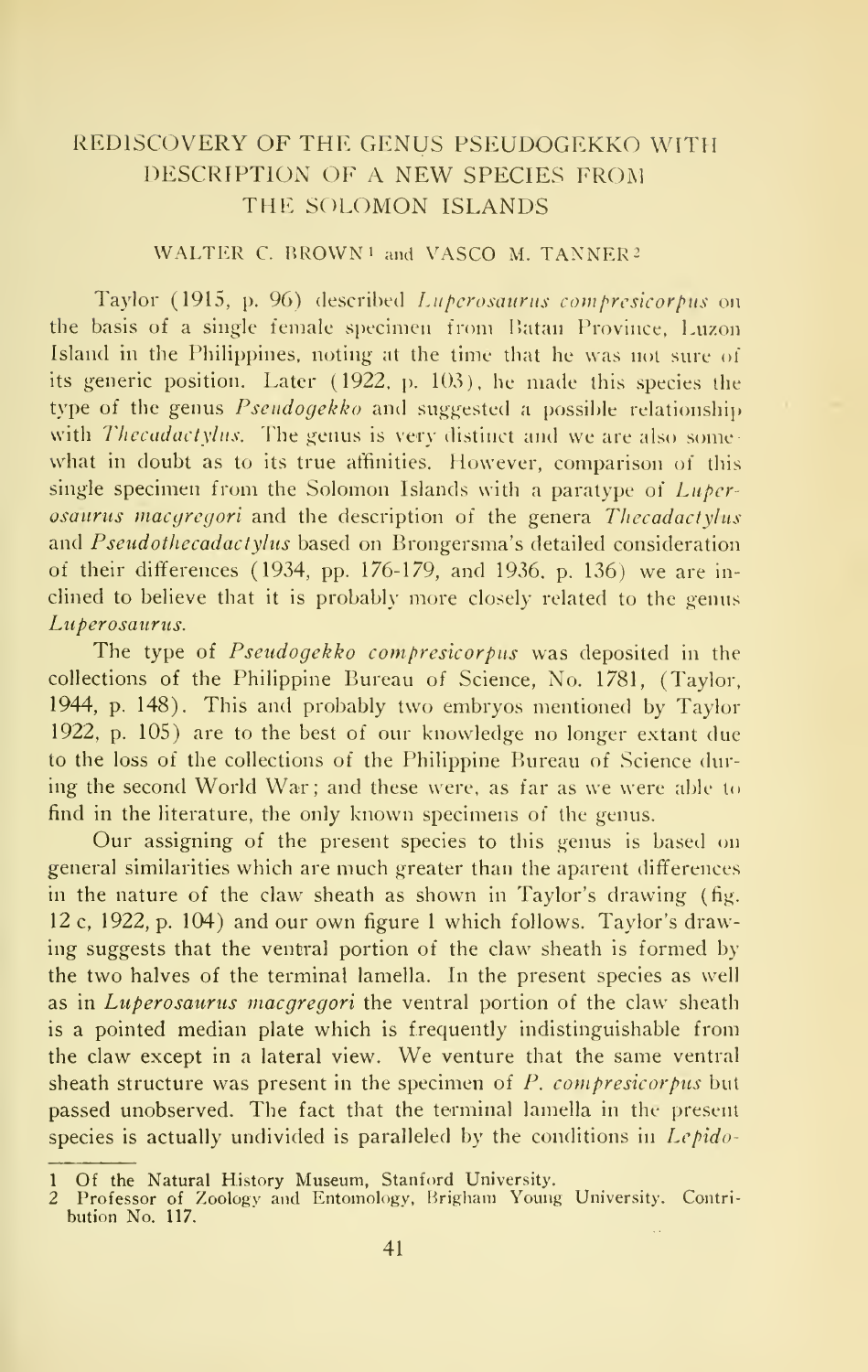dactylus, being divided in some species., as L. lugubris for example, and undivided in others, as L. guppyi.





Fig. 1. Inferior view of second toe of  $Pseudogekko shebae$  (A); lateral view of toe (B), 1. Claw, 2. inferior portion of claw sheath; end view of toe (C).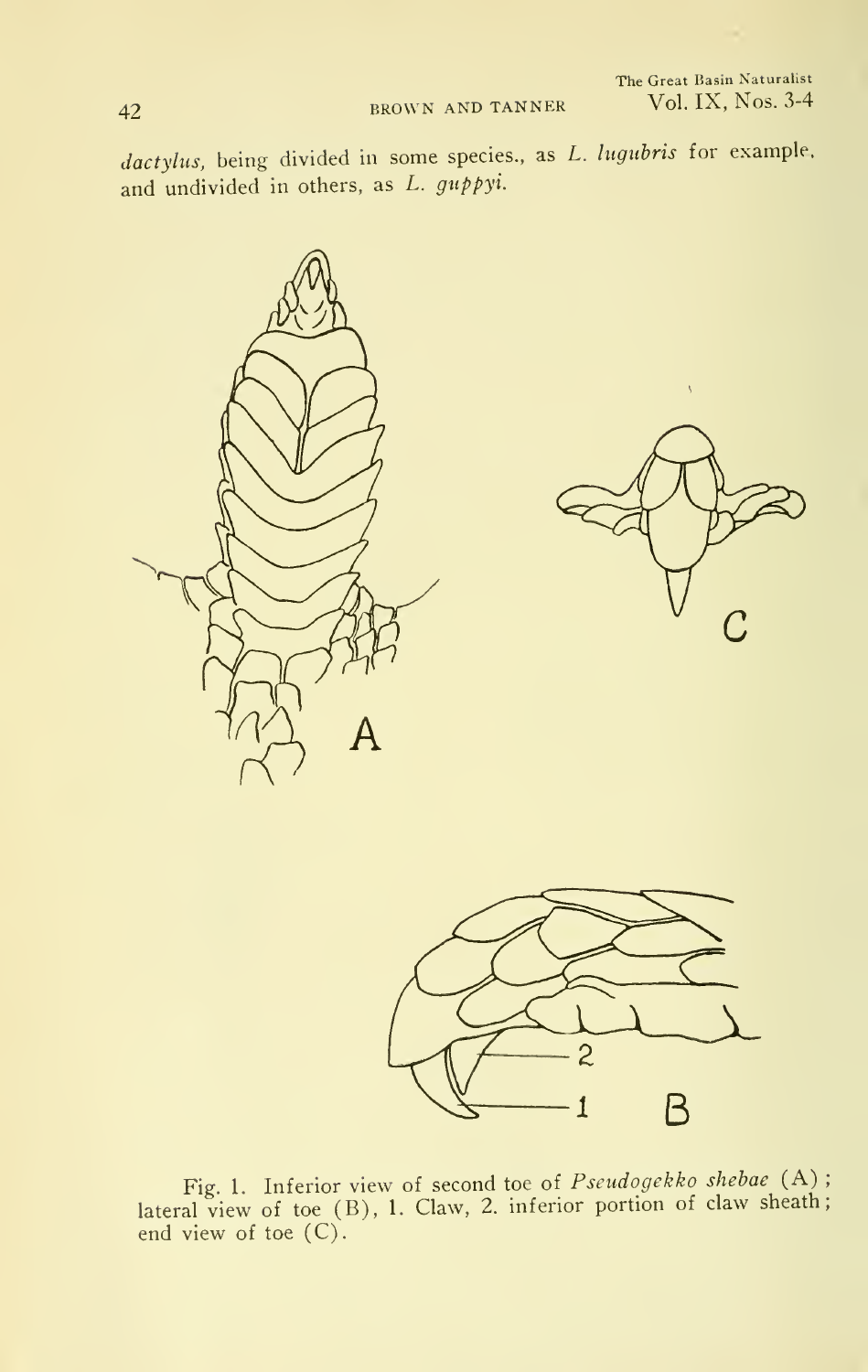#### Pseudogekko shebae Brown and Tanner, new species

Holotype: Brigham Young University No. 7002, collected in the lower Lunga River area on Guadalcanal Island, May 31, 1944, by John Chattin and presented at that time to D. Elden Beck who later deposited the specimen in the herpetological collections at Brigham Young University.



Fig. 2. Ventral view of head of Pseudogekko shebae.

Definition: A Pseudogekko differing primarily from P. compresicorpus in the much lower number of labials (10 upper, as compared to 19 or 20 in P. compresicorpus; and 9 lower, as compared to 16). the presence of enlarged chin shields, and the undivided condition of the terminal lamella.

Description of Holotype: Body very slender; head about  $1\frac{1}{2}$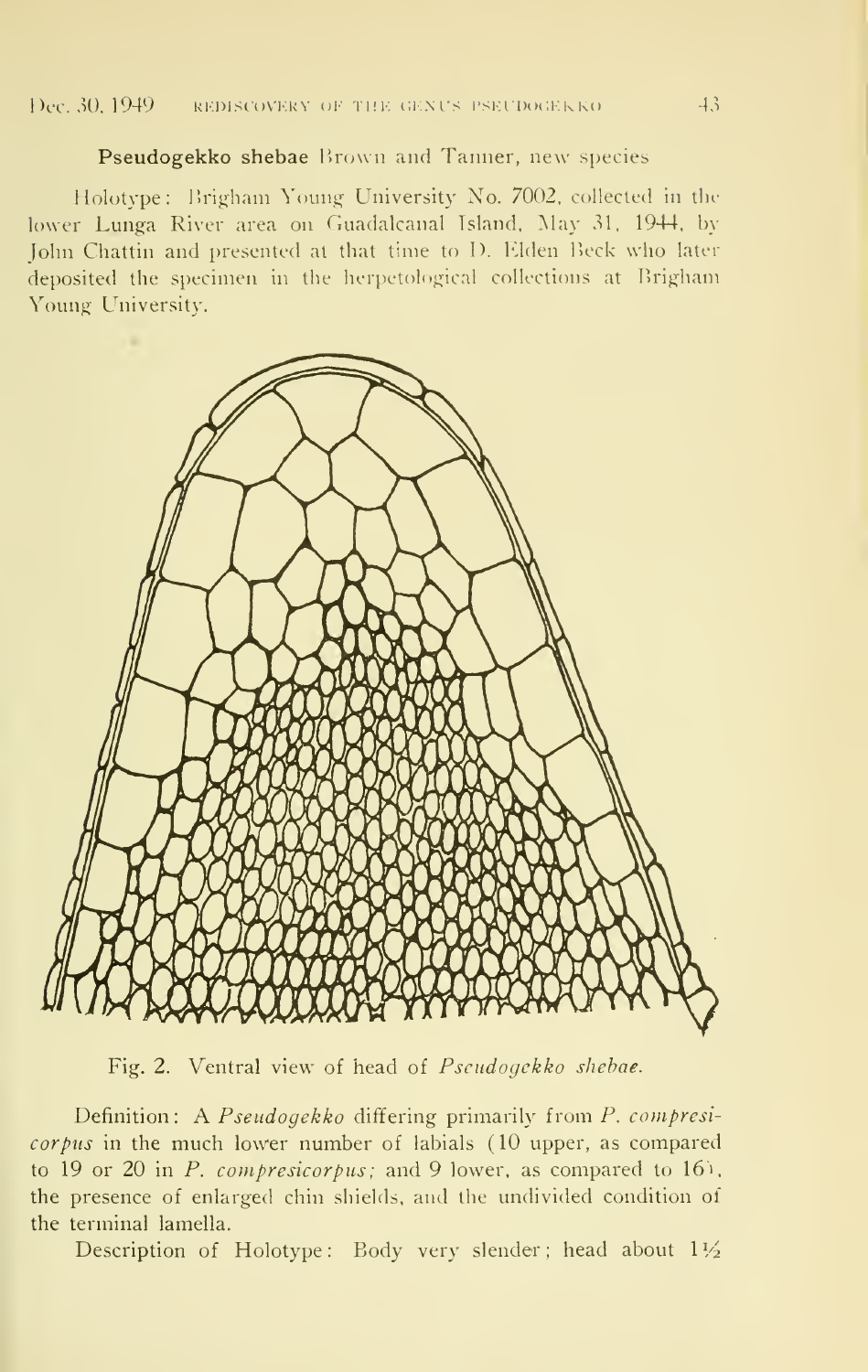times as long as broad and more broad than the body; snout slightly longer than the distance from the eye to the ear; eye large with vertical pupil; ear small, oval; upper labials 10/10, lower labials 9/9; rostral more than twice as broad as long with <sup>a</sup> broadly rounded median notch dorsally; nostril between the rostral, the first labial and three supranasals; the anterior supranasals separated from each other by three large, flat granules, the median one much the largest and resting in the broad depression in the rostral; mental somewhat pentagonal, only slightly longer than the first lower labials; two rows of chin shields followed by two rows of slightly enlarged scales (fig. 2).

Dorsum covered with small granules, those of the snout largest; laterally merging into the larger, moderately imbricate scales of the venter and the limbs; those of the venter tending to be hexagonal on the posterior part of the body (The fact that they are imbricate can best be observed when viewed laterally.); the ventral scale rows falling in 16 longitudinal rows between the angles of the hindlimbs; tail round, slender, covered with squarish imbricated scales as in Bavayia; <sup>30</sup> preanal and femoral pores in <sup>a</sup> continuous series, followed by the enlarged preanal scales; postanal slits and ossicles present.

Limbs moderately developed ; the digits long, rather uniformly dilated except for the most distal part which tapers gradually to the compressed claw sheath which encloses the terminal, recurved, retractile claw (fig. 1) ; inner finger and inner toe clawless (This unique specimen has lost the claws from all but three of the toes but they remain on the fingers.); lamellae beneath the fingers and toes moderately broad and wide with only the 2 or 3 adjacent to the terminal one divided, 11 beneath the fourth toe; fingers and toes  $1/4$  to  $1/3$  webbed.

Color: Dorsum (in preservative) reddish-brown (almost "chestnut," Maerz and Paul, 1930, pp. 36-37), mottled with light blotches on the lower lateral surfaces; margin of the lips yellowish tan; a narrow broken dark brown line from beneath the eye to the region of the neck posterior to the ear; a series of 3 or 4 small dark brown blotches between the limbs (more distinct on the left side), and a dorsolateral series of three small dark brown blotches on either side extending from the neck to a point about  $1/4$  of the distance between the axilla and the groin; the tail marked by 4 somewhat indistinct lighter transverse bands on the dorsal surface.

Son the dorsar sarracce serves (in millimeters) : Length of head and body  $36$ , length of head (to posterior edge of tympanum) 9, breading of head<br>6, snout  $3\frac{1}{2}$ , diameter of eye 2.75, eye to ear 3, length of forlimb  $9+$ , length of hind limb  $12+$ , length of tail 29. (The measurements of the